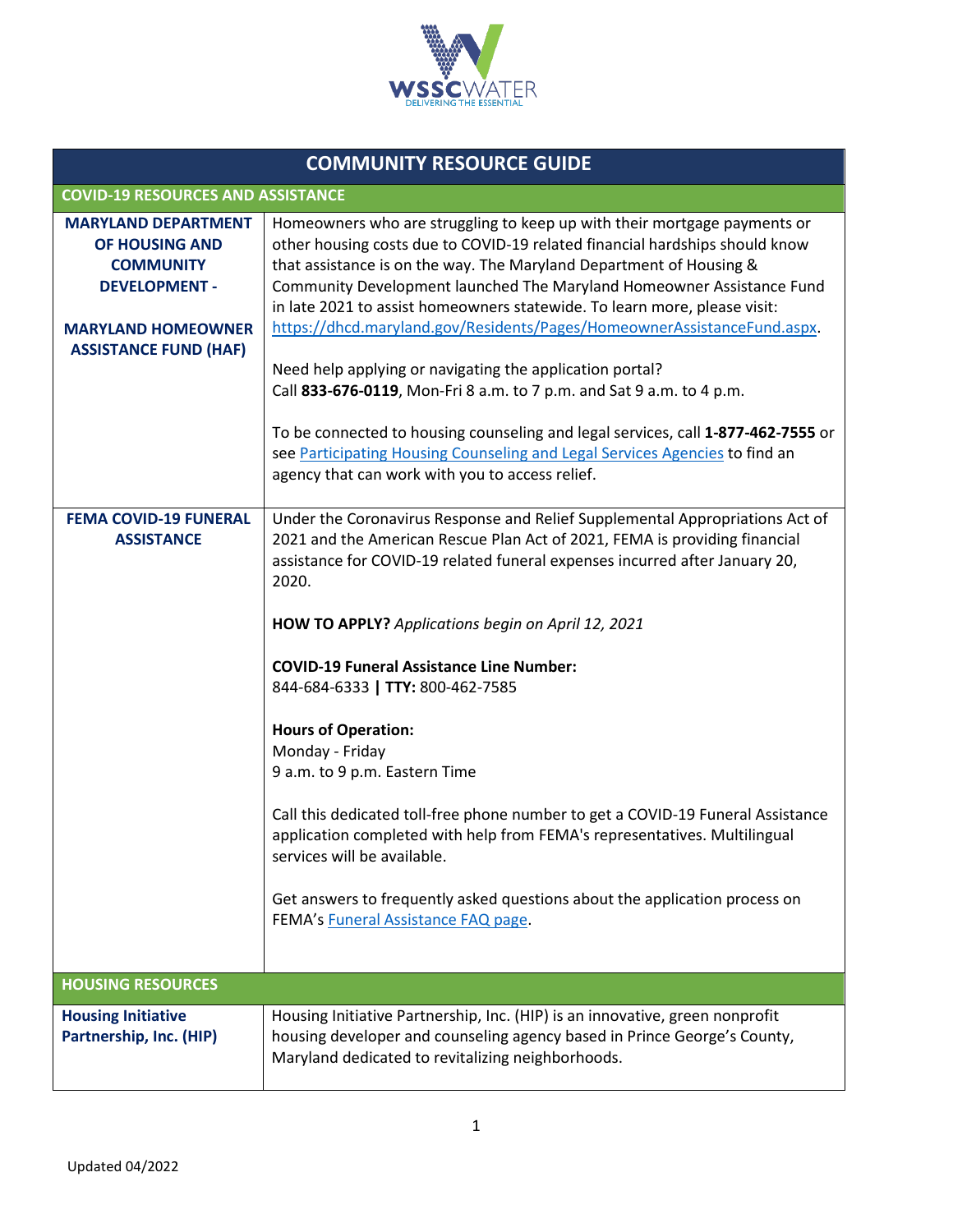

|                                                                                             | HIP creates housing and economic security for low- and moderate-income<br>households in Montgomery and Prince George's Counties, and provides services<br>that improve the quality of life in the communities they serve across Maryland.                                                                                         |  |
|---------------------------------------------------------------------------------------------|-----------------------------------------------------------------------------------------------------------------------------------------------------------------------------------------------------------------------------------------------------------------------------------------------------------------------------------|--|
|                                                                                             | HIP can also help you apply for the HAF - Maryland Homeowner Assistance<br>Fund.                                                                                                                                                                                                                                                  |  |
|                                                                                             | FOR MORE INFORMATION or to obtain housing and rental support/assistance:                                                                                                                                                                                                                                                          |  |
|                                                                                             | <b>HYATTSVILLE</b>                                                                                                                                                                                                                                                                                                                |  |
|                                                                                             | 6525 Belcrest Road, Suite 555 Hyattsville, MD 20782                                                                                                                                                                                                                                                                               |  |
|                                                                                             | 301-699-3835                                                                                                                                                                                                                                                                                                                      |  |
|                                                                                             | <b>GERMANTOWN</b>                                                                                                                                                                                                                                                                                                                 |  |
|                                                                                             | <b>Upcounty Regional Services Center</b>                                                                                                                                                                                                                                                                                          |  |
|                                                                                             | 12900 Middlebrook Road, Suite 1500 Germantown, MD 20874                                                                                                                                                                                                                                                                           |  |
|                                                                                             | 301-916-5946                                                                                                                                                                                                                                                                                                                      |  |
|                                                                                             |                                                                                                                                                                                                                                                                                                                                   |  |
|                                                                                             |                                                                                                                                                                                                                                                                                                                                   |  |
| <b>Maryland Department of</b><br><b>Housing and Community</b><br><b>Development (DHCD)-</b> | The Maryland Department of Housing and Community Development can help<br>you make valuable repairs and enhancements to your home that lower your<br>family's monthly utility bills and improve your quality of life.                                                                                                              |  |
| <b>Maryland WholeHome</b><br>Program                                                        | Maryland WholeHome grants and loans can be used to upgrade to energy<br>efficient appliances, repair or replace heating and cooling systems, replace<br>insulation, add accessibility features for seniors or those with special needs,<br>remove lead paint, upgrade plumbing, and address structural and maintenance<br>issues. |  |
|                                                                                             | <b>FOR MORE INFORMATION</b>                                                                                                                                                                                                                                                                                                       |  |
|                                                                                             | https://dhcd.maryland.gov/residents/pages/wholehome.aspx<br>Call 301-429-7409 or toll-free 1-844-369-4150 to start your application.                                                                                                                                                                                              |  |
|                                                                                             |                                                                                                                                                                                                                                                                                                                                   |  |
| <b>EMERGENCY AND UTILITY ASSISTANCE</b>                                                     |                                                                                                                                                                                                                                                                                                                                   |  |
| 2-1-1 MARYLAND                                                                              | What is 2-1-1 Maryland?                                                                                                                                                                                                                                                                                                           |  |
|                                                                                             | 2-1-1 Maryland is a simple, memorable phone number for Maryland residents<br>to connect with essential resources throughout the state.<br>2-1-1 Maryland is a free and confidential service that provides individuals simple<br>access to health and human services agency phone numbers, websites and<br>community resources.    |  |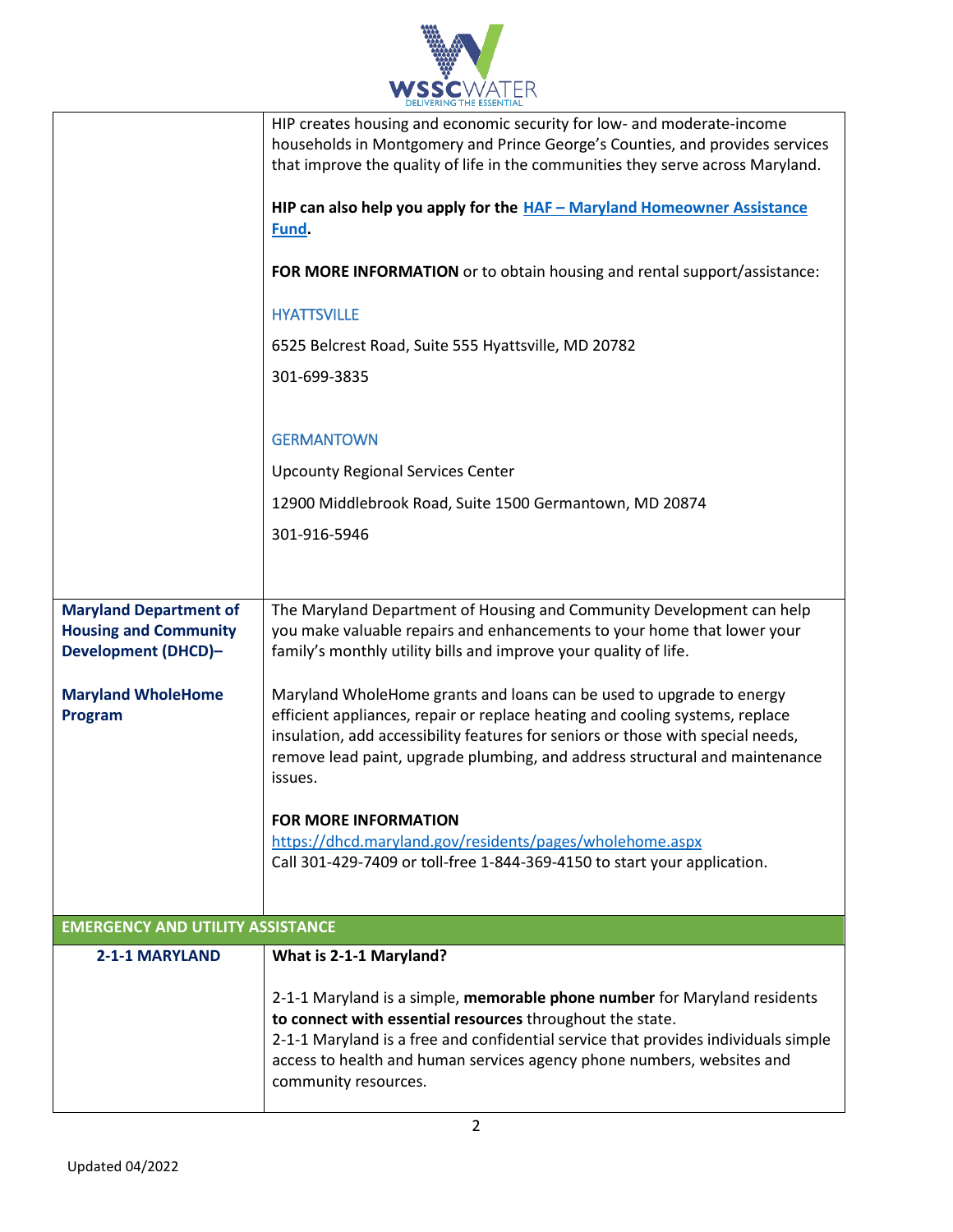

|                                                                                                               | English and Spanish-speaking resources are available 24/7, 365 days. Translation<br>is also available in 150+ languages.                                                                                                                                                                                                                                                   |
|---------------------------------------------------------------------------------------------------------------|----------------------------------------------------------------------------------------------------------------------------------------------------------------------------------------------------------------------------------------------------------------------------------------------------------------------------------------------------------------------------|
|                                                                                                               | How can 2-1-1 Maryland help me?                                                                                                                                                                                                                                                                                                                                            |
|                                                                                                               | 2-1-1 Maryland will connect you to health and human service resources in your<br>community that can help with the following needs:                                                                                                                                                                                                                                         |
|                                                                                                               | Food<br>Housing and shelter<br><b>Emergency shelter</b><br>Utility assistance<br>Financial assistance<br>Mental health<br>Substance abuse<br>$\bullet$<br>Suicide and crisis intervention<br>$\bullet$<br>COVID-19 testing<br>$\bullet$<br>Healthcare<br>$\bullet$<br>Children and families (child care, parenting support, supplies and<br>clothing and school readiness) |
|                                                                                                               | Aging and disability<br>Legal services<br>Tax prep information<br>Veterans<br>Domestic violence<br>Employment<br>Transportation                                                                                                                                                                                                                                            |
|                                                                                                               | How can I obtain help from 2-1-1 Maryland?                                                                                                                                                                                                                                                                                                                                 |
|                                                                                                               | Dialing 2-1-1 from any phone<br>Texting your zip code to 898-211<br>Web chat<br>Searching the 211 Maryland database<br>Visiting https://www.211md.org                                                                                                                                                                                                                      |
| <b>MONTGOMERY COUNTY</b><br><b>HEALTH AND HUMAN</b><br><b>SERVICES EMERGENCY</b><br><b>ASSISTANCE PROGRAM</b> | Emergency assistance is available to Montgomery County residents. The<br>Temporary Cash Assistance (TCA) and Temporary Disability Assistance Program<br>(TDAP) program provides benefits, cash assistance and employment resources to<br>individuals with low income or disabilities.                                                                                      |
|                                                                                                               | Continued on page 4                                                                                                                                                                                                                                                                                                                                                        |
|                                                                                                               | <b>HOW TO APPLY?</b>                                                                                                                                                                                                                                                                                                                                                       |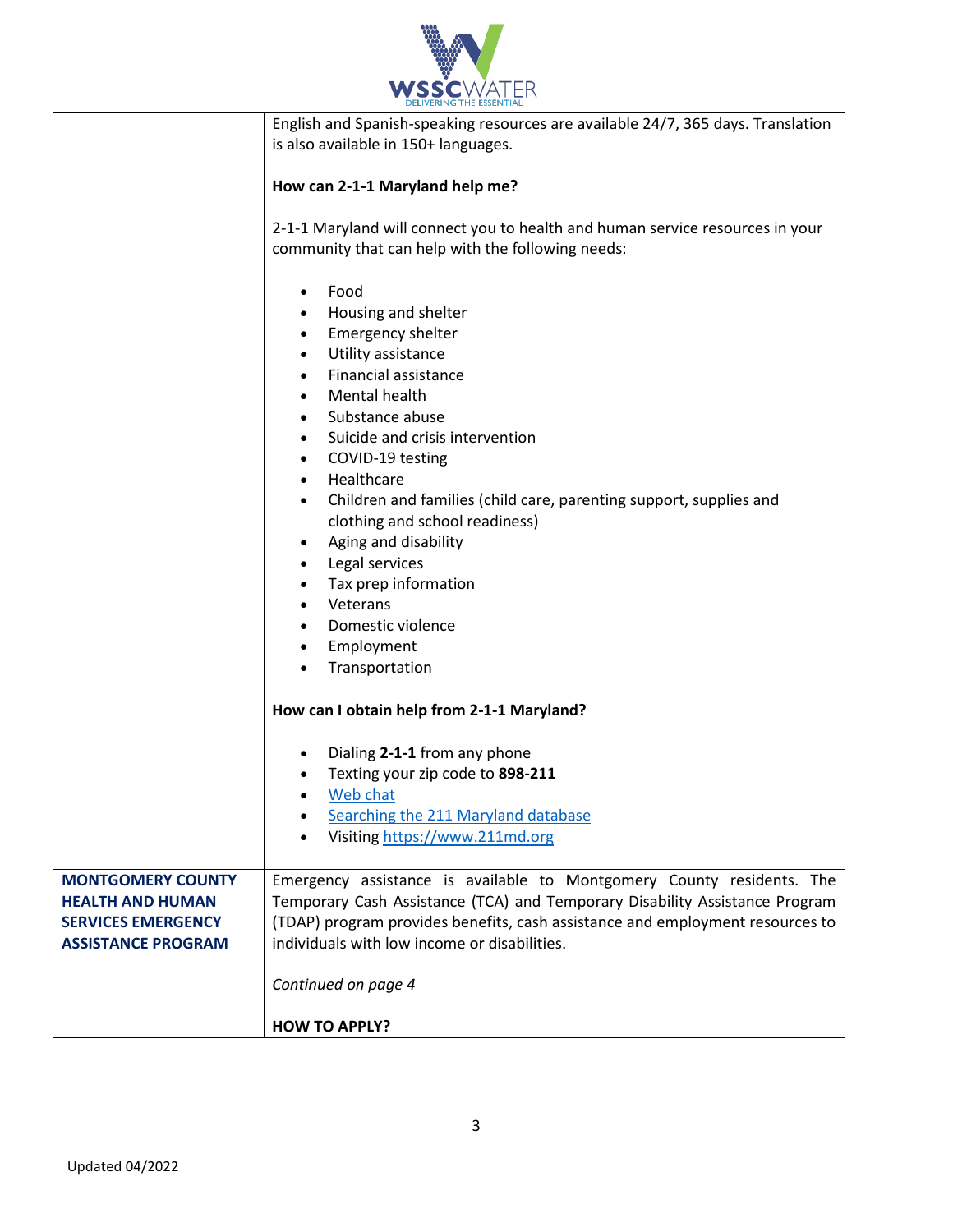

|                                                                                          | packet three ways:<br>3. Fax to 240-777-1342; or       |                                | 1. Download the DHHS TCA orientation packet. For assistance or if you<br>have questions completing the packet, call 301-740-7714. You can submit the<br>2. Send to EmploymentServices@MontgomeryCountyMD.gov ; |
|------------------------------------------------------------------------------------------|--------------------------------------------------------|--------------------------------|----------------------------------------------------------------------------------------------------------------------------------------------------------------------------------------------------------------|
|                                                                                          | Suite 700, Rockville MD 20855                          |                                | 4. Please use drop box to leave TCA orientation packets at 7300 Calhoun Drive,                                                                                                                                 |
|                                                                                          | <b>FOR MORE INFORMATION</b><br>Dial 3-1-1<br>$\bullet$ |                                | To learn more about eligibility requirements and to apply visit MyDHR.                                                                                                                                         |
|                                                                                          | $\bullet$                                              | TCA-TDAP-p346.html#Eligibility | For COVID-19 services changes and updates visit:<br>https://www.montgomerycountymd.gov/HHS-Program/CYF/CYFPubA-                                                                                                |
| <b>MONTGOMERY COUNTY</b><br><b>EMERGENCY FINANCIAL</b><br><b>ASSISTANCE RESOURCES</b>    |                                                        |                                | A guide for use by Montgomery County residents who need cash assistance to<br>avoid loss of housing, utilities or other emergency situations.                                                                  |
| <b>LISITNG - BY ZIP CODE</b>                                                             | 2020.pdf                                               |                                | For more information and to locate resources available by zip code visit:<br>https://www.infomontgomery.org/wp-content/uploads/EFA-Resource-Listing-6-                                                         |
| <b>MONTGOMERY COUNTY</b><br><b>MUNICIPAL ASSISTANCE -</b><br><b>FOR RESIDENTS OF THE</b> | drugs, see the contact information below:              |                                | Customers residing in the City of Takoma Park and the City of Rockville in need<br>of financial assistance for housing/eviction prevention, utilities and prescription                                         |
| <b>CITY OF TAKOMA PARK</b><br><b>AND CITY OF ROCKVILLE</b>                               | <b>Municipality</b>                                    | <b>Phone</b>                   | <b>Agency Administering Emergency</b><br><b>Financial Assistance</b>                                                                                                                                           |
|                                                                                          | City of Takoma<br>Park                                 | 301-891-7222                   | Housing and Community Development                                                                                                                                                                              |
|                                                                                          | City of<br>Rockville                                   | 240-777-4550                   | Montgomery County Department of Health<br>and Human Services                                                                                                                                                   |
|                                                                                          |                                                        |                                |                                                                                                                                                                                                                |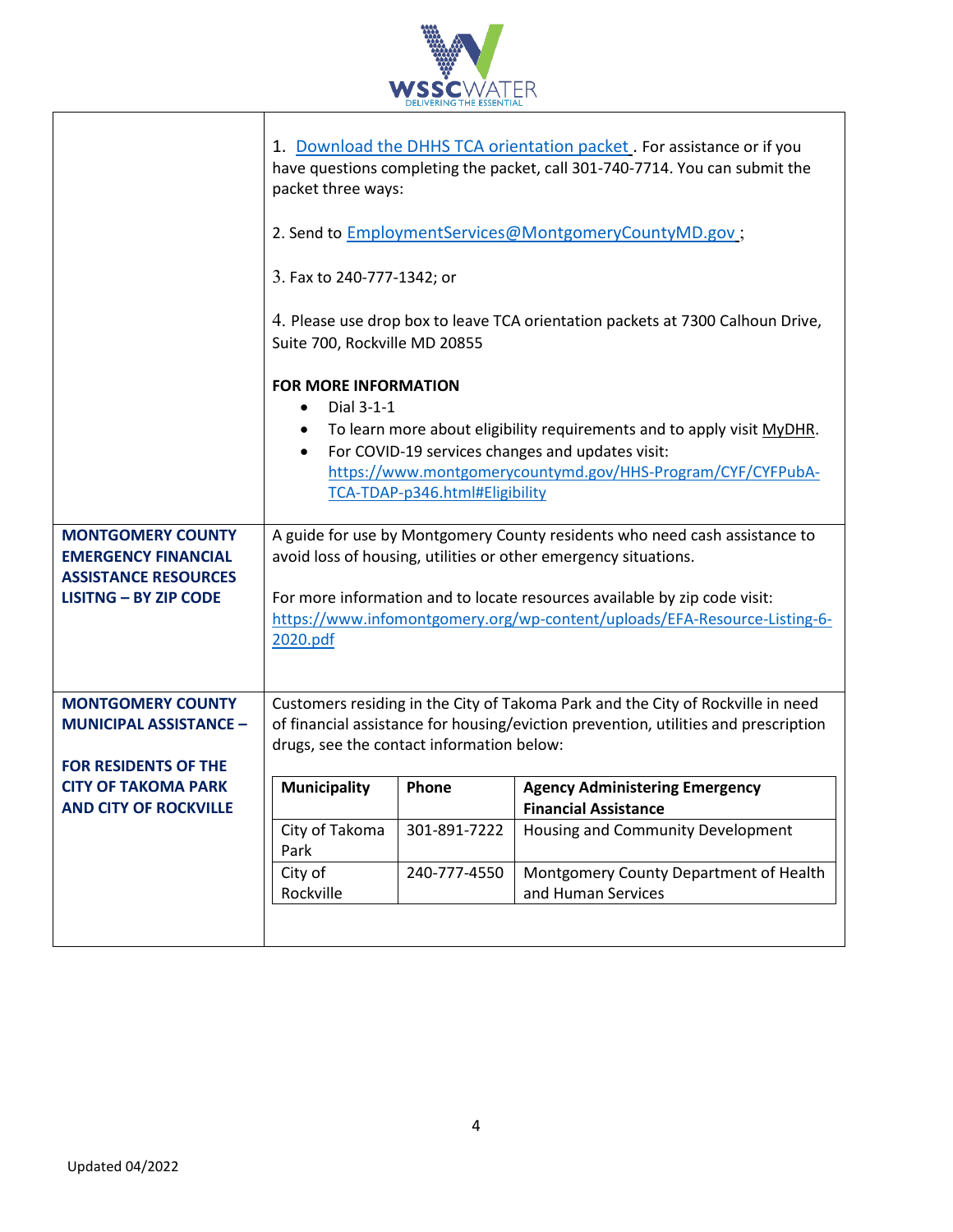| WATER<br><b>YSSC</b><br><b>DELIVERING THE ESSENTIAL</b> |
|---------------------------------------------------------|

| <b>PRINCE GEORGE'S COUNTY</b><br><b>HEALTH AND HUMAN</b><br><b>SERVICES EMERGENCY</b><br><b>ASSISTANCE PROGRAM</b> | The Prince George's County Department of Social Services (DSS) is dedicated to<br>helping low-income families and individuals living in Prince George's County<br>move to income independence through the Temporary Cash Assistance (TCA)<br>program.<br>Temporary Cash Assistance (TCA) provides cash assistance to needy families with<br>dependent children when available resources do not fully address the family's<br>needs, and while preparing program participants for independence through<br>work.<br>Families with minor children can receive TCA for a total of 60 months (5 years)<br>over a lifetime. Sanctions may be imposed for not complying with program<br>requirements. |
|--------------------------------------------------------------------------------------------------------------------|------------------------------------------------------------------------------------------------------------------------------------------------------------------------------------------------------------------------------------------------------------------------------------------------------------------------------------------------------------------------------------------------------------------------------------------------------------------------------------------------------------------------------------------------------------------------------------------------------------------------------------------------------------------------------------------------|
|                                                                                                                    | Eligibility<br>The program has a requirement for all work eligible applicants to seek<br>employment and participate fully in work requirement activities from the day<br>they apply for benefits. Additionally, all applicants must document cooperation<br>with child support and compliance with substance abuse provisions.<br><b>Interpretation Services</b><br>Interpretation Services are available free of charge for limited English proficiency<br>customers. Please contact one of the <b>Local Offices</b> for assistance.                                                                                                                                                          |
|                                                                                                                    | <b>FOR MORE INFORMATION</b><br>Dial 3-1-1<br>$\bullet$<br>To find out if you qualify for this program, you may apply online at My<br>DHR or visit one of the Local Offices.<br>For COVID-19 services changes and updates visit:<br>٠<br>https://www.princegeorgescountymd.gov/1719/Temporary-Cash-<br><b>Assistance-Program</b>                                                                                                                                                                                                                                                                                                                                                                |
| <b>UTILITY ASSISTANCE:</b><br><b>MARYLAND OFFICE OF</b><br><b>HOME ENERGY</b><br><b>PROGRAMS</b>                   | The Office of Home Energy Programs (OHEP) provides bill assistance to low-<br>income households in the State of Maryland to make their energy costs more<br>affordable and to help with the prevention of loss and the restoration of home<br>energy service.                                                                                                                                                                                                                                                                                                                                                                                                                                  |
|                                                                                                                    | Energy assistance will not reduce the amount of any other public assistance<br>benefits you receive, such as TCA or Food Stamps. Nor will it reduce Social<br>Security benefits.                                                                                                                                                                                                                                                                                                                                                                                                                                                                                                               |
|                                                                                                                    | OHEP will not count 2020 CARES Act federal assistance as part of your monthly<br>household income. If you received assistance through the 2020 CARES Act in the<br>form of an Individual Rebate, Pandemic Unemployment Assistance, Pandemic<br>Unemployment Compensation, or Pandemic Emergency Unemployment                                                                                                                                                                                                                                                                                                                                                                                   |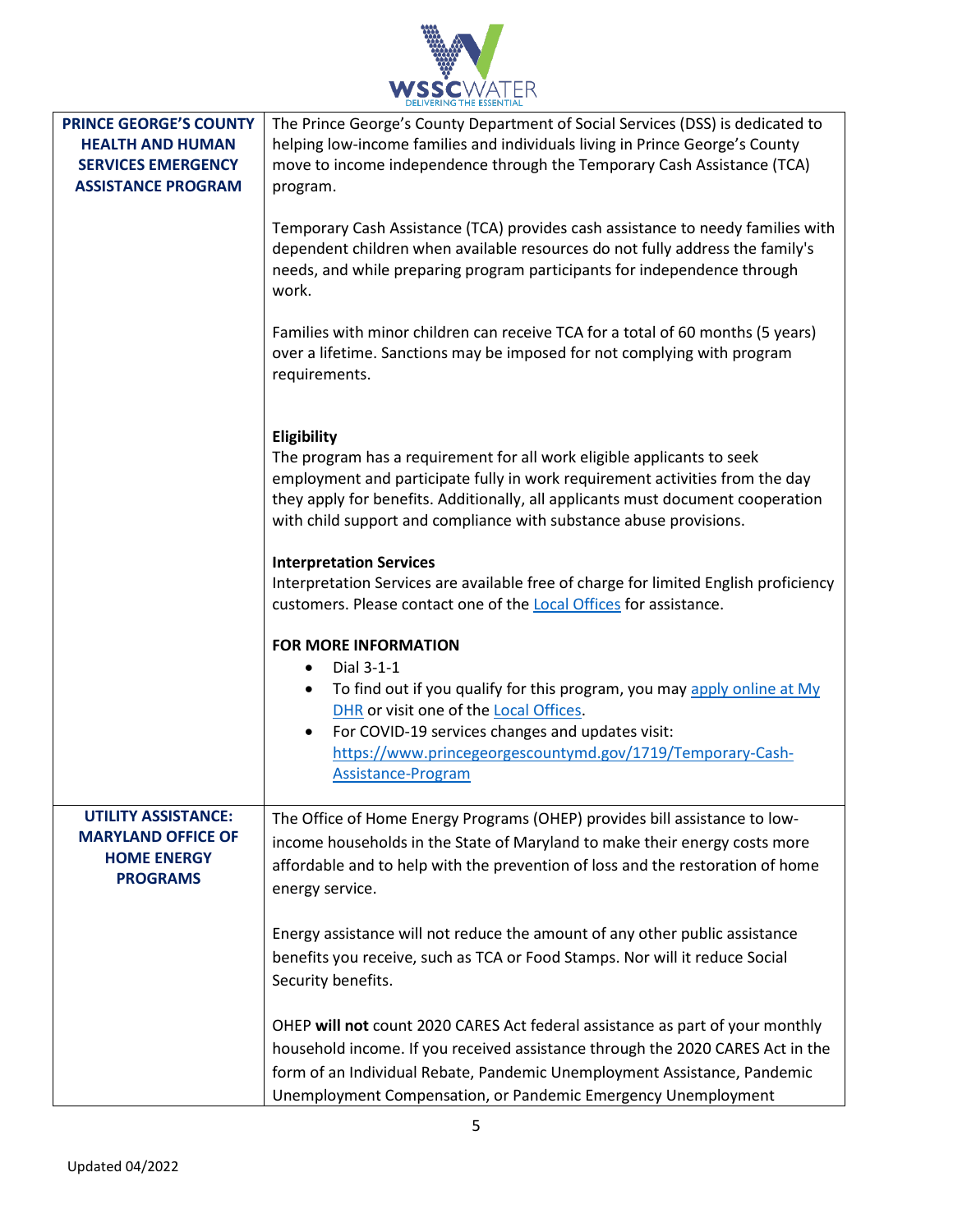

Compensation, these dollars do not count toward your gross monthly income calculation. Regular unemployment compensation will be included in the calculation of gross income.

Energy Assistance is a year-round program and you can apply at any time during the year, but you can only receive benefits **once each year** and **MUST reapply each fiscal year** (July- June).

## **Income Eligibility Limits**

## Effective July 1, 2021 - June 30, 2022

| For households with one or more members 67 years<br>of age or older at the time of application. |                                                             |
|-------------------------------------------------------------------------------------------------|-------------------------------------------------------------|
| <b>HOUSEHOLD</b><br><b>SIZE</b>                                                                 | <b>MAXIMUM</b><br><b>MONTHLY INCOME</b><br><b>STANDARDS</b> |
|                                                                                                 | \$2,147                                                     |
| 2                                                                                               | \$2,903                                                     |
| 3                                                                                               | \$3,660                                                     |
| 4                                                                                               | \$4,417                                                     |
| 5                                                                                               | \$5,173                                                     |
| ß                                                                                               | \$5,930                                                     |
| 7                                                                                               | \$6,687                                                     |
| 8                                                                                               | \$7,443                                                     |
| For each additional person, add:                                                                | \$757                                                       |

## For households with no members 67 years of age or older at the time of application.

| <b>HOUSEHOLD</b><br><b>SIZE</b>  | <b>MAXIMUM</b><br><b>MONTHLY INCOME</b><br><b>STANDARDS</b> |
|----------------------------------|-------------------------------------------------------------|
| 1                                | \$1,878                                                     |
| $\overline{2}$                   | \$2,540                                                     |
| 3                                | \$3,203                                                     |
| 4                                | \$3,865                                                     |
| 5                                | \$4,527                                                     |
| 6                                | \$5,189                                                     |
| 7                                | \$5,851                                                     |
| 8                                | \$6,513                                                     |
| For each additional person, add: | <b>S662</b>                                                 |

## **MARYLAND ENERGY ASSISTANCE PROGRAM (MEAP)**

MEAP is an energy assistance program that helps OHEP income eligible households pay their heating bills, and at times, with their cooling bills. The program is available to households that heat with electricity, gas, oil, propane, wood, or other sources. Grant amounts vary depending on house-hold size, household income, and heating source.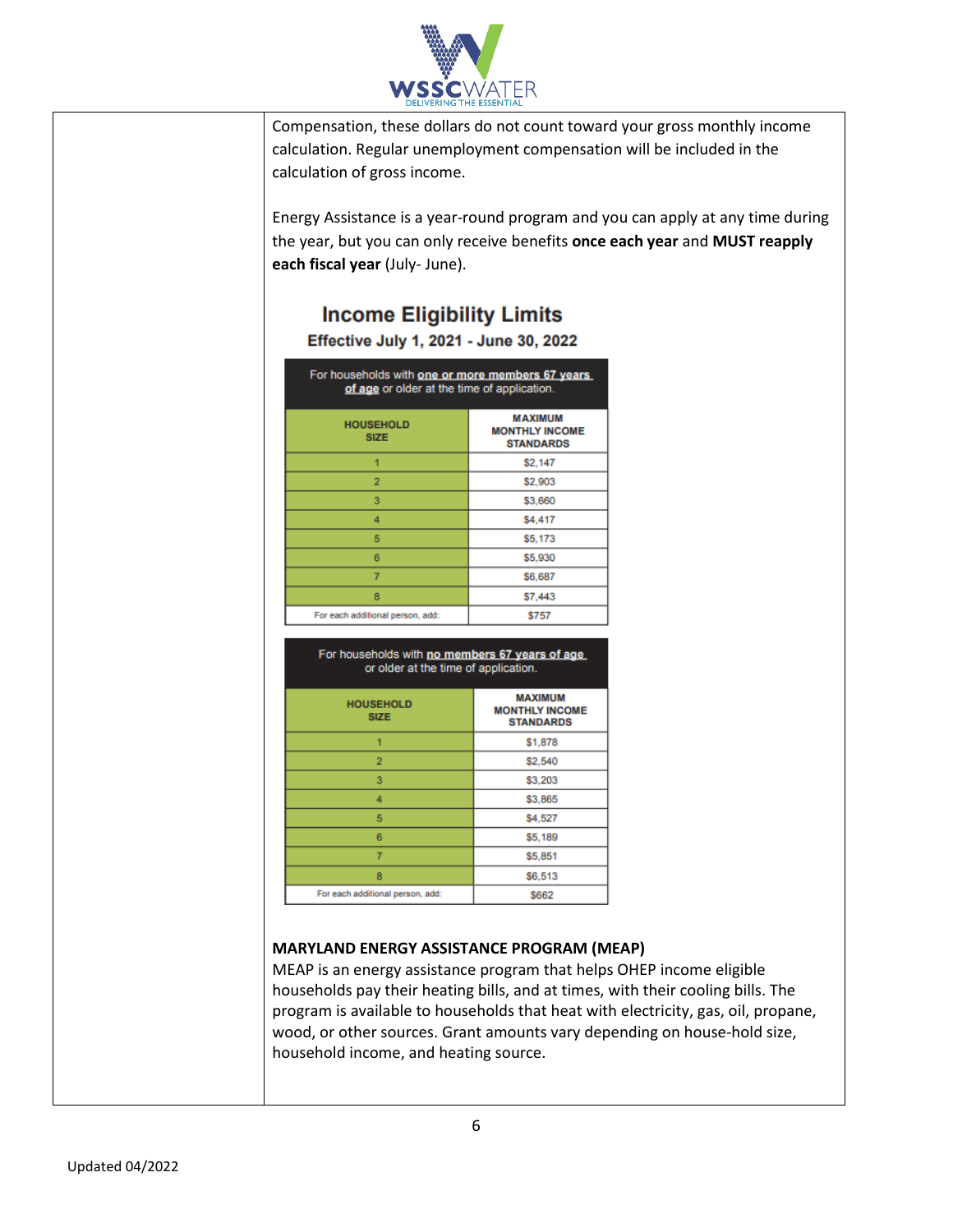

|                                                                                                            | DELIVERING THE ESSENTIAL                                                                                                                                                                                                                                                                                  |
|------------------------------------------------------------------------------------------------------------|-----------------------------------------------------------------------------------------------------------------------------------------------------------------------------------------------------------------------------------------------------------------------------------------------------------|
|                                                                                                            | ELECTRIC UNIVERSAL SERVICE PROGRAM (EUSP)                                                                                                                                                                                                                                                                 |
| $\bullet$                                                                                                  | EUSP is a program that helps OHEP income eligible electricity customers pay<br>their electricity bills. The program includes a Bill Payment Assistance grant and<br>an Electric Arrearage Retirement Assistance (EARA) grant.<br>The Bill Payment Assistance grant is for current bills and is spread out |
|                                                                                                            | evenly over a 12-month period. Bill Payment Assistance requires customers<br>to enroll in Budget Billing.                                                                                                                                                                                                 |
| The EARA grant is used for past due bills and can be up to \$2,000 once every<br>$\bullet$<br>seven years. |                                                                                                                                                                                                                                                                                                           |
|                                                                                                            | Customers may apply for energy assistance benefits through any one of the<br>following methods:                                                                                                                                                                                                           |
|                                                                                                            | 1) ONLINE: You can apply online by visiting:                                                                                                                                                                                                                                                              |
|                                                                                                            | https://mydhrbenefits.dhr.state.md.us                                                                                                                                                                                                                                                                     |
|                                                                                                            | 2) DROP BOXES: Energy Assistance offices have secure drop boxes to                                                                                                                                                                                                                                        |
|                                                                                                            | receive your application and documents.                                                                                                                                                                                                                                                                   |
|                                                                                                            | • First, download and print the Application for Energy Assistance.                                                                                                                                                                                                                                        |
|                                                                                                            | You can also request a paper application by calling                                                                                                                                                                                                                                                       |
|                                                                                                            | 1-800-332-6347.                                                                                                                                                                                                                                                                                           |
|                                                                                                            | • Next, complete your application and gather your documents. You<br>can find a list of documents that you should include in your<br>application on page one (1) of the Application for Energy<br>Assistance.                                                                                              |
|                                                                                                            | • Once you have your completed application and documents, take<br>them to your local office's drop box and submit them.                                                                                                                                                                                   |
| 3)                                                                                                         | <b>MAIL-IN APPLICATIONS:</b> To apply by mail, you can request an                                                                                                                                                                                                                                         |
|                                                                                                            | application be mailed to you, or print a copy of the application and                                                                                                                                                                                                                                      |
|                                                                                                            | mail it, along with all of your documents to your local Energy                                                                                                                                                                                                                                            |
|                                                                                                            | Assistance office. To see a full list of locations please visit:                                                                                                                                                                                                                                          |
|                                                                                                            | https://dhs.maryland.gov/office-of-home-energy-programs/local-                                                                                                                                                                                                                                            |
|                                                                                                            | home-energy-program-office/                                                                                                                                                                                                                                                                               |
| 4)                                                                                                         | <b>TELEPHONE:</b> Energy Assistance offices can accept applications over<br>the phone. Please call 1-800-332-6347 for more information.                                                                                                                                                                   |
| 5)                                                                                                         | IN-PERSON: Since many OHEP offices also process applications for                                                                                                                                                                                                                                          |
|                                                                                                            | other social services programs (Food Stamps, TCA, etc.), it may take a                                                                                                                                                                                                                                    |
|                                                                                                            | while to get an in-person appointment. However, due to local                                                                                                                                                                                                                                              |
|                                                                                                            | COVID-19 restrictions, some offices are not offering appointments.                                                                                                                                                                                                                                        |
|                                                                                                            | Call your local office to see if they are scheduling appointments.                                                                                                                                                                                                                                        |
|                                                                                                            |                                                                                                                                                                                                                                                                                                           |
|                                                                                                            |                                                                                                                                                                                                                                                                                                           |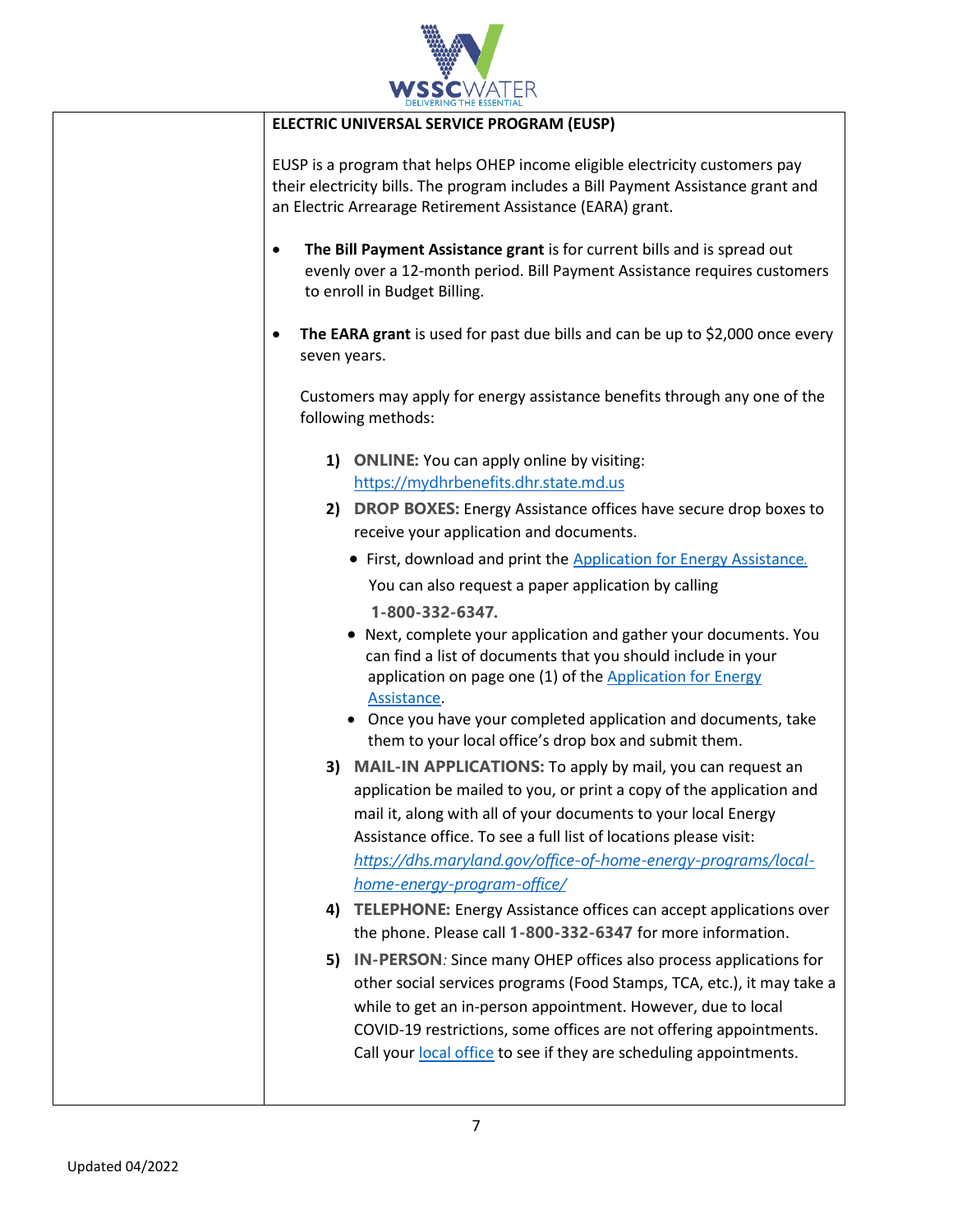

| <b>HEATING ASSISTANCE</b>                                                                                      | Founded by Washington Gas, The Washington Area Fuel Fund (WAFF) helps<br>families who do not qualify for, or who have exhausted, government energy<br>assistance. WAFF pays for all types of fuel to heat families' homes during the<br>winter season. WAFF is administered by The Salvation Army.<br>https://www.washingtonareafuelfund.org<br>The Salvation Army - Prince George's County: 301-277-6103<br>The Salvation Army - Montgomery County: 301-515-5354                                                                                                                                                                                                                                                                                                                                                                                                                                                                                                                 |  |
|----------------------------------------------------------------------------------------------------------------|-----------------------------------------------------------------------------------------------------------------------------------------------------------------------------------------------------------------------------------------------------------------------------------------------------------------------------------------------------------------------------------------------------------------------------------------------------------------------------------------------------------------------------------------------------------------------------------------------------------------------------------------------------------------------------------------------------------------------------------------------------------------------------------------------------------------------------------------------------------------------------------------------------------------------------------------------------------------------------------|--|
| <b>CATHOLIC CHARITIES -</b><br><b>EMERGENCY ASSISTANCE</b>                                                     | Catholic Charities assists individuals and families in need, especially those who<br>are most vulnerable. Services are open to everyone and include:<br><b>Emergency Help</b><br><b>Food Support</b><br>Housing and Shelter Programs<br>$\bullet$<br><b>Healthcare Programs</b><br>٠<br>Immigration and Refugee Services<br>$\bullet$<br>Utility Assistance (Montgomery County)<br><b>FOR MORE INFORMATION</b><br>Please visit the Get Help section to gain access to all programs and learn in-<br>depth about individual missions.                                                                                                                                                                                                                                                                                                                                                                                                                                              |  |
|                                                                                                                | <b>Montgomery County:</b><br>Catholic Charities Center, 301-942-1790<br><b>Prince George's County:</b><br>Susan Denison Mona Center, Temple Hills, 301- 615-0940<br>Magnolia Center at Doctors Community Hospital, 301-731-4703                                                                                                                                                                                                                                                                                                                                                                                                                                                                                                                                                                                                                                                                                                                                                   |  |
| <b>COMMUNITY SUPPORT</b><br><b>SYSTEMS, INC. - SERVING</b><br><b>SOUTHERN PRINCE</b><br><b>GEORGE'S COUNTY</b> | Community Support Systems, Inc. is a grassroots, community-based 501 (c)(3)<br>social service agency serving in-need low and moderate-income families and<br>individuals in Prince George's County residing in District 9 (includes: Accokeek,<br>Aquasco, Baden, Brandywine, Cheltenham, Clinton, Croom, Eagle Harbor, Fort<br>Washington, Joint Base Andrews, Piscataway, and Upper Marlboro). The<br>organization works to help meet the community's need for food, shelter,<br>utilities, rent/mortgage assistance and other safety-net services.<br><b>Food Pantries:</b><br>Community Support Systems, Inc. operates three (3) food pantries. The Baden<br>Food Pantry is located at St. Paul's Episcopal Parish Hall in Baden on<br>Wednesdays. The Accokeek Food Pantry is located at Faith United Methodist<br>Church in Accokeek on Fridays. Our third pantry, Mission Nutrition, is held on<br>the 3rd Tuesday of every month at Gwynn Park High School in Brandywine. |  |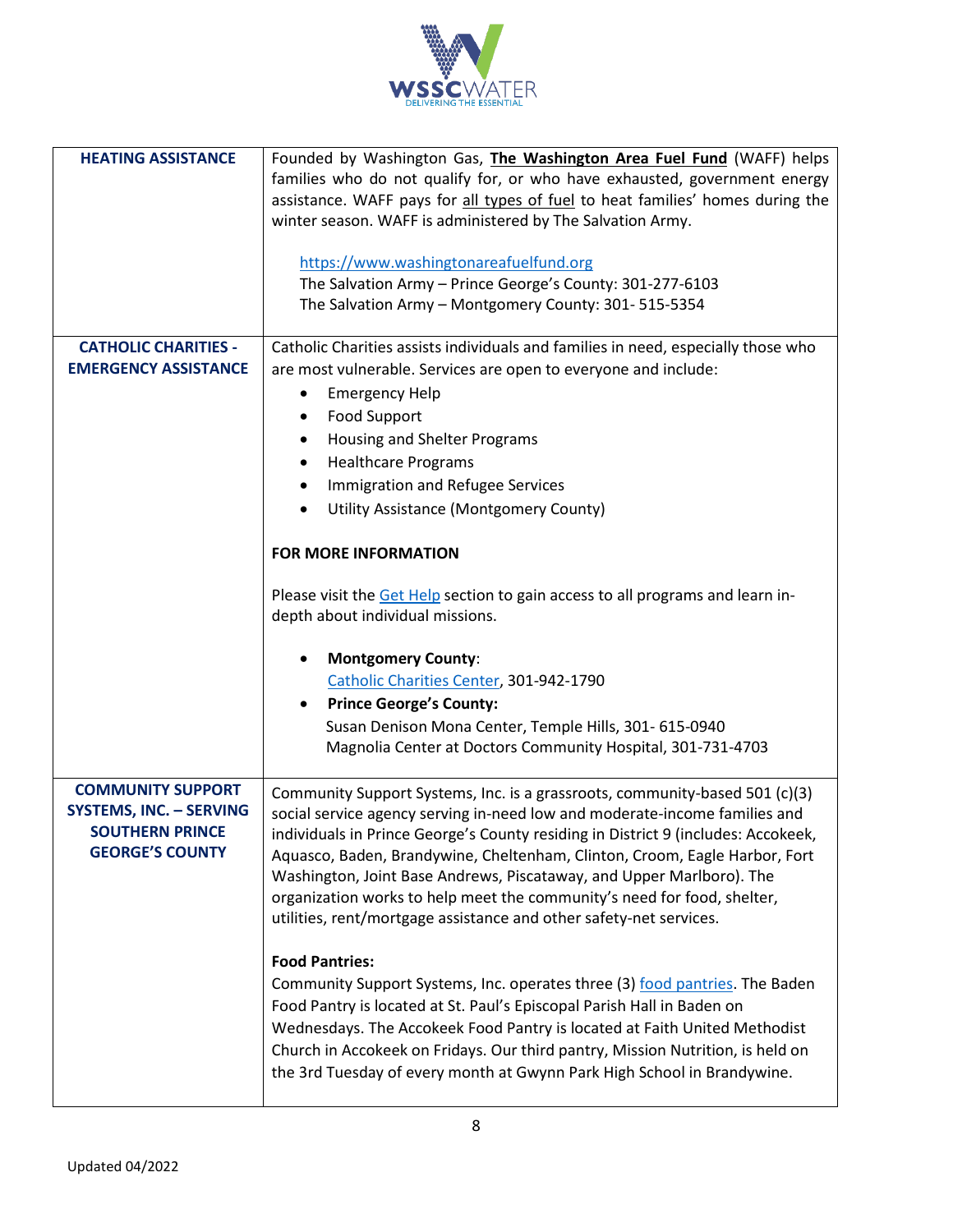

| <b>FOR MORE INFORMATION</b>                                                                                                                                                                                                                                                                                             |
|-------------------------------------------------------------------------------------------------------------------------------------------------------------------------------------------------------------------------------------------------------------------------------------------------------------------------|
| Office: 14070 Brandywine Road, Brandywine, MD 20613                                                                                                                                                                                                                                                                     |
| The office of Community Support Systems is located in The Chapel of the                                                                                                                                                                                                                                                 |
| Incarnation.                                                                                                                                                                                                                                                                                                            |
|                                                                                                                                                                                                                                                                                                                         |
| Hours: MON - FRI, 9:30AM - 4:00 PM<br>Phone: 301-372-1491                                                                                                                                                                                                                                                               |
|                                                                                                                                                                                                                                                                                                                         |
| Email: Info@CommunitySupportSystems.org                                                                                                                                                                                                                                                                                 |
| Web: https://communitysupportsystems.org                                                                                                                                                                                                                                                                                |
| Mission of Love Charities (MOLC), Inc. is a non-profit organization that provides                                                                                                                                                                                                                                       |
| help to homeless and low-income individuals and families in Prince George's                                                                                                                                                                                                                                             |
| County and nearby communities. MOLC offers utility, rental and security                                                                                                                                                                                                                                                 |
| deposits assistance to homeless and low-income individuals and families. Under                                                                                                                                                                                                                                          |
| this program MOLC offers crisis assistance to prevent eviction and                                                                                                                                                                                                                                                      |
| homelessness. Each case is reviewed and help is assessed based on need and                                                                                                                                                                                                                                              |
| the severity of the case. MOLC also assists Prince George's County residents                                                                                                                                                                                                                                            |
| with the Prince George's County Emergency Rental Assistance Program (ERAP)                                                                                                                                                                                                                                              |
|                                                                                                                                                                                                                                                                                                                         |
| application process (when the program application period is open).                                                                                                                                                                                                                                                      |
| MOLC partners with the Department of Social Services in Prince George's                                                                                                                                                                                                                                                 |
| County to help low-income and homeless individuals and families get access to                                                                                                                                                                                                                                           |
| needed resources and services.                                                                                                                                                                                                                                                                                          |
| • A food pantry is open Monday-Friday, 9am – 4pm and provides free groceries<br>for homeless and low-income individuals.                                                                                                                                                                                                |
| • MOLC also helps individuals and families stretch their limited incomes by<br>providing donated household amenities, as well as utility, housing rental and<br>Security Deposit assistance, as well as employability training and mental<br>health referrals. Furniture donations have been discontinued due to COVID. |
| <b>FOR MORE INFORMATION</b>                                                                                                                                                                                                                                                                                             |
| <b>Office and Warehouse:</b>                                                                                                                                                                                                                                                                                            |
| 6180 Old Central Ave.                                                                                                                                                                                                                                                                                                   |
| Capitol Heights, MD 20743                                                                                                                                                                                                                                                                                               |
|                                                                                                                                                                                                                                                                                                                         |
| <b>Call-In Hours:</b>                                                                                                                                                                                                                                                                                                   |
| Monday - Friday 8:30am to 4pm                                                                                                                                                                                                                                                                                           |
| 301-333-4440                                                                                                                                                                                                                                                                                                            |
|                                                                                                                                                                                                                                                                                                                         |
| <b>Rental Assistance / Snap:</b><br>Monday - Friday 9:00am to 4:00pm                                                                                                                                                                                                                                                    |
|                                                                                                                                                                                                                                                                                                                         |
| <b>Food Pantry:</b>                                                                                                                                                                                                                                                                                                     |
| Monday - Friday 9:00am to 3:30pm                                                                                                                                                                                                                                                                                        |
|                                                                                                                                                                                                                                                                                                                         |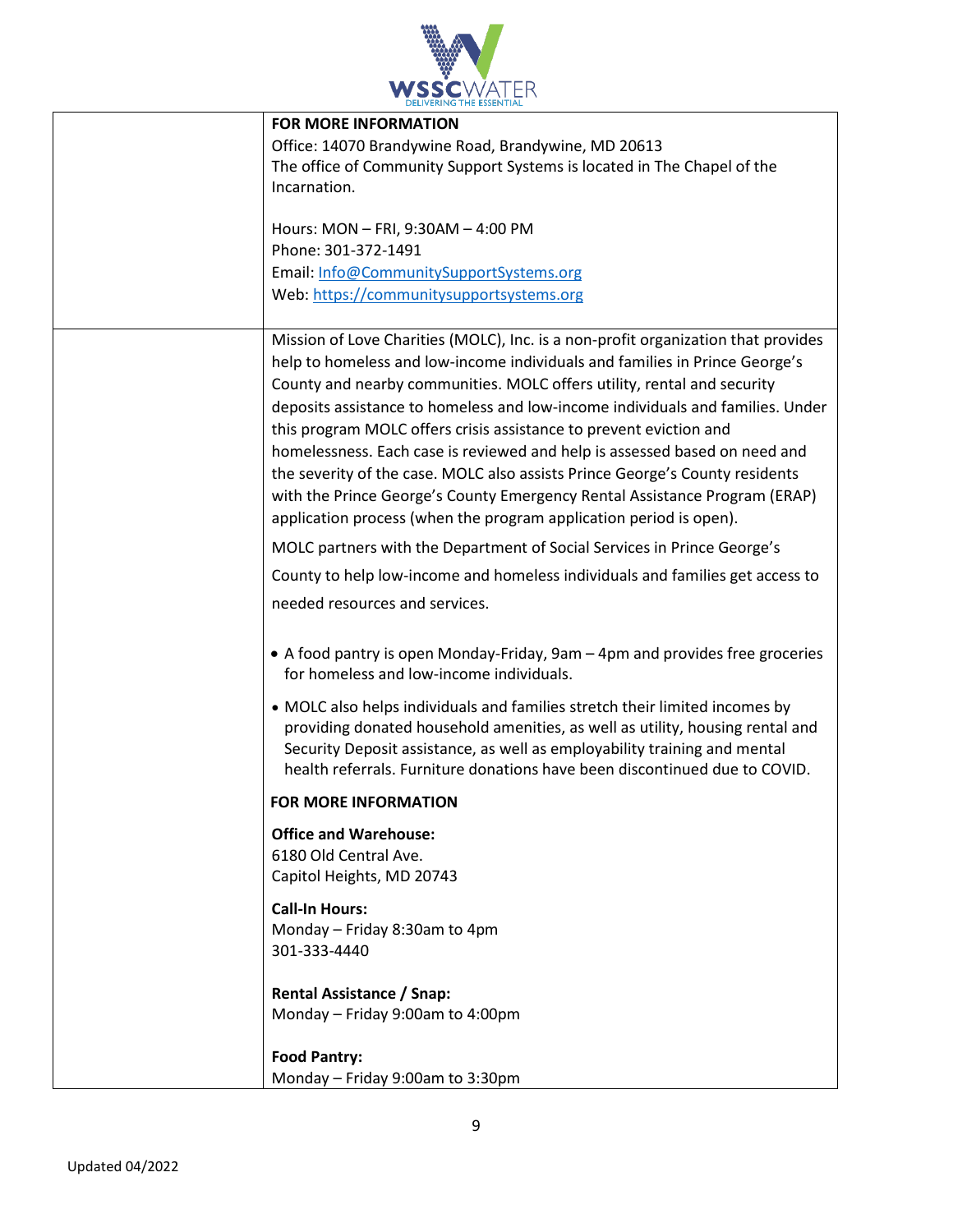

| <b>UNITED COMMUNITIES</b><br><b>AGAINST POVERTY (UCAP)</b><br><b>EMERGENCY ASSISTANCE</b><br><b>LAUREL ADVOCACY AND</b><br><b>REFERRAL SERVICES -</b><br><b>EMERGENCY ASSISTANCE</b> | United Communities Against Poverty (UCAP) provides low-income families<br>living in permanent housing links to supportive services in the community.<br>UCAP's Rent & Eviction Program provides rental assistance to residents of<br>Prince George's County.<br>http://ucappgc.org<br>301-322-5700<br>Laurel Advocacy and Referral Services (LARS) has an Emergency Services<br>Program that provides low-income families and individuals residing in the<br>Greater Laurel area (zip codes 20707, 20708, 20723 and 20724) with assistance<br>to help with utility bills and other needs.                                                                                                                                                                                                                                                                                                                                                                                                                    |
|--------------------------------------------------------------------------------------------------------------------------------------------------------------------------------------|--------------------------------------------------------------------------------------------------------------------------------------------------------------------------------------------------------------------------------------------------------------------------------------------------------------------------------------------------------------------------------------------------------------------------------------------------------------------------------------------------------------------------------------------------------------------------------------------------------------------------------------------------------------------------------------------------------------------------------------------------------------------------------------------------------------------------------------------------------------------------------------------------------------------------------------------------------------------------------------------------------------|
|                                                                                                                                                                                      | http://laureladvocacy.org<br>301-776-0442                                                                                                                                                                                                                                                                                                                                                                                                                                                                                                                                                                                                                                                                                                                                                                                                                                                                                                                                                                    |
| <b>INTERFAITH WORKS</b><br><b>CONNECTIONS-</b><br><b>MONTGOMERY COUNTY</b>                                                                                                           | Interfaith Works Connections links low-income residents of Montgomery County<br>to the resources they need. The Resource Coordinators, who are bilingual in<br>English and Spanish, meet with those in need of assistance at the Interfaith<br>Works Clothing Center to conduct a comprehensive needs assessment, gather<br>information to make referrals to appropriate partner providers, and educate<br>clients about available assistance.<br>Referrals are made to many types of services, including food, vocational<br>services, English/literacy classes, furniture, and behavioral health.<br>Interfaith Works Connections also works with neighbors in financial crisis to<br>provide a safety net and prevent evictions and utility cutoffs subject to funding<br>availability.<br>The IW Connections Resource Coordinators meet with clients by appointment<br>only at the Interfaith Works Clothing Center at: 751 Twinbrook Parkway,<br>Rockville. Call directly for assistance: 240-641-6307. |
| <b>FINANCIAL RESOURCES</b>                                                                                                                                                           |                                                                                                                                                                                                                                                                                                                                                                                                                                                                                                                                                                                                                                                                                                                                                                                                                                                                                                                                                                                                              |
| <b>STATE OF MARYLAND</b><br><b>HOMEOWNER'S TAX</b><br><b>CREDIT PROGRAM</b>                                                                                                          | The State of Maryland has the Homeowners' Tax Credit Program in<br>place, which allows credits against the homeowner's property tax bill if<br>the property taxes exceed a fixed percentage of the person's gross<br>income. In other words, it sets a limit on the amount of property taxes<br>any homeowner must pay based upon his or her income.<br>Before your eligibility according to income can be considered, you must meet<br>four basic requirements:<br>You must own or have a legal interest in the property.                                                                                                                                                                                                                                                                                                                                                                                                                                                                                   |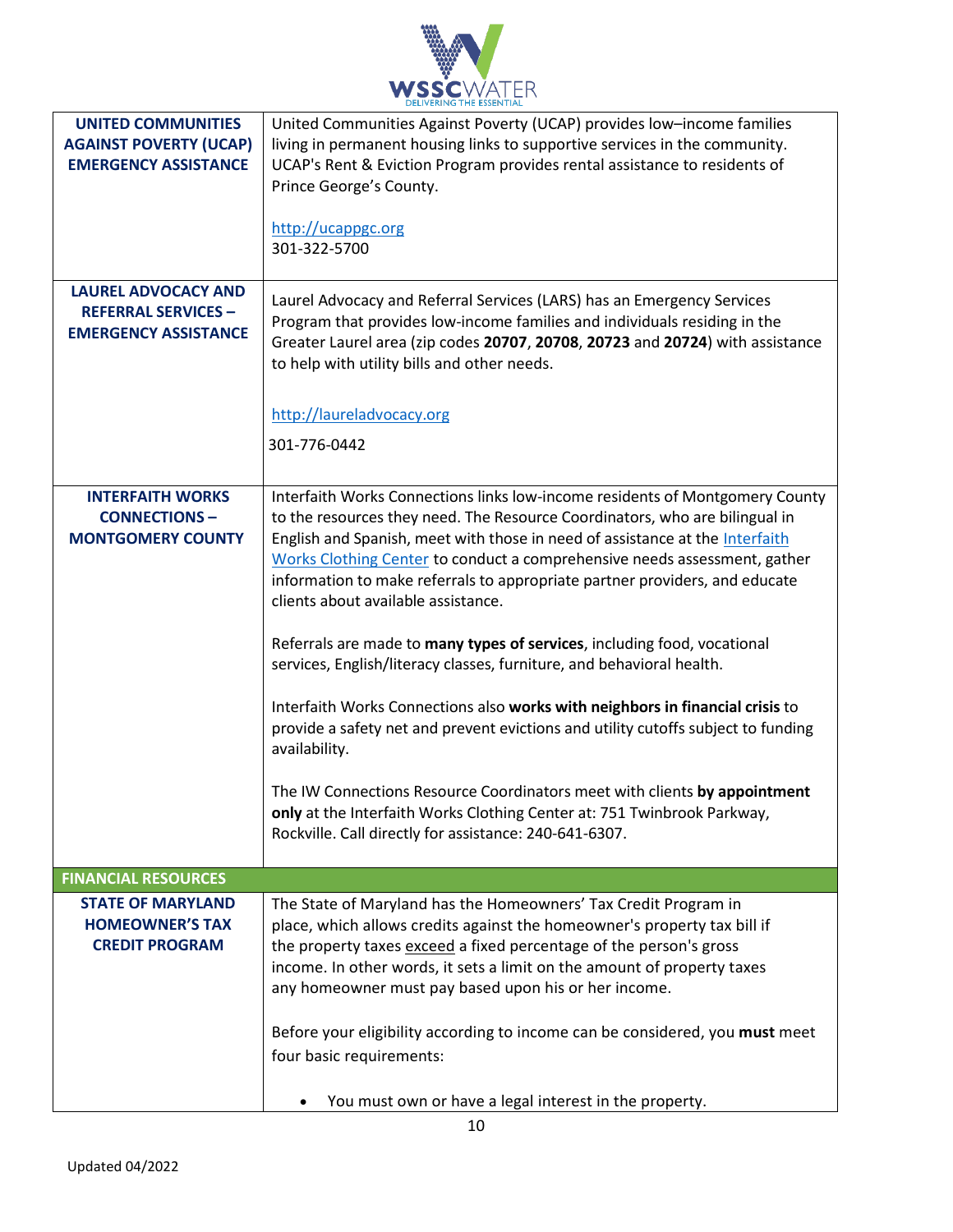

|                                                                                                    | The dwelling on which you are seeking the tax credit must be your<br>principal residence where you live at least six months of the year,<br>including July 1, unless you are a recent home purchaser or unless you<br>are unable to do so because of your health or need of special care.<br>Your net worth, not including the value of the property on which you<br>are seeking the credit or any qualified retirement savings or Individual<br>Retirement Accounts, must be less than \$200,000.<br>Your combined gross household income cannot exceed \$60,000.<br>Homeowners' and Renters' tax credit applications can be filed online<br>through http://www.taxcredits.sdat.maryland.gov<br>SDAT's Tax Credits office located at State Center in Baltimore will be<br>closed to the public until further notice. The Department strongly<br>encourages online filing when possible, since applications filed online<br>will be processed significantly faster than those filed by mail.<br>Applications will be reviewed 60-90 days after they are submitted.             |  |
|----------------------------------------------------------------------------------------------------|--------------------------------------------------------------------------------------------------------------------------------------------------------------------------------------------------------------------------------------------------------------------------------------------------------------------------------------------------------------------------------------------------------------------------------------------------------------------------------------------------------------------------------------------------------------------------------------------------------------------------------------------------------------------------------------------------------------------------------------------------------------------------------------------------------------------------------------------------------------------------------------------------------------------------------------------------------------------------------------------------------------------------------------------------------------------------------|--|
| <b>STATE OF MARYLAND'S</b><br><b>RENTERS' TAX CREDIT</b><br><b>PROGRAM</b>                         | The Renters' Tax Credit Program provides property tax credits for renters who<br>meet certain requirements. The plan was modeled after and designed to be<br>similar in principle to the Homeowners' Tax Credit Program. The concept rests<br>on the reasoning that renters indirectly pay property taxes as part of their rent<br>and thus should have some protection, as do homeowners.<br>For more information or if you have questions regarding the Renters' Tax<br>Credit, please contact the Department's Renters' Tax Credit Program at:<br>sdat.renters@maryland.gov or 410-767-5915.<br>Homeowners' and Renters' tax credit applications can be filed online through<br>http://www.taxcredits.sdat.maryland.gov.<br>SDAT's Tax Credits are open to the public. Please be advised that<br>appointments are recommended. The Department strongly encourages<br>online filing when possible, since applications filed online will be<br>processed significantly faster than those filed by mail. Applications will<br>be reviewed 60-90 days after they are submitted. |  |
| <b>EMPLOYMENT AND WORKFORCE PROGRAMS &amp; RESOURCES</b>                                           |                                                                                                                                                                                                                                                                                                                                                                                                                                                                                                                                                                                                                                                                                                                                                                                                                                                                                                                                                                                                                                                                                |  |
| <b>MARYLAND DEPARTMENT</b><br>OF LABOR EMPLOYMENT<br><b>RECRUITMENTS DUE TO</b><br><b>COVID-19</b> | The Maryland Department of Labor is hosting recruitments, job fair events and<br>other employment services.<br>To locate the Maryland American Job Center near you, visit the Maryland                                                                                                                                                                                                                                                                                                                                                                                                                                                                                                                                                                                                                                                                                                                                                                                                                                                                                         |  |
|                                                                                                    | Department of Labor website: https://www.dllr.state.md.us/county/                                                                                                                                                                                                                                                                                                                                                                                                                                                                                                                                                                                                                                                                                                                                                                                                                                                                                                                                                                                                              |  |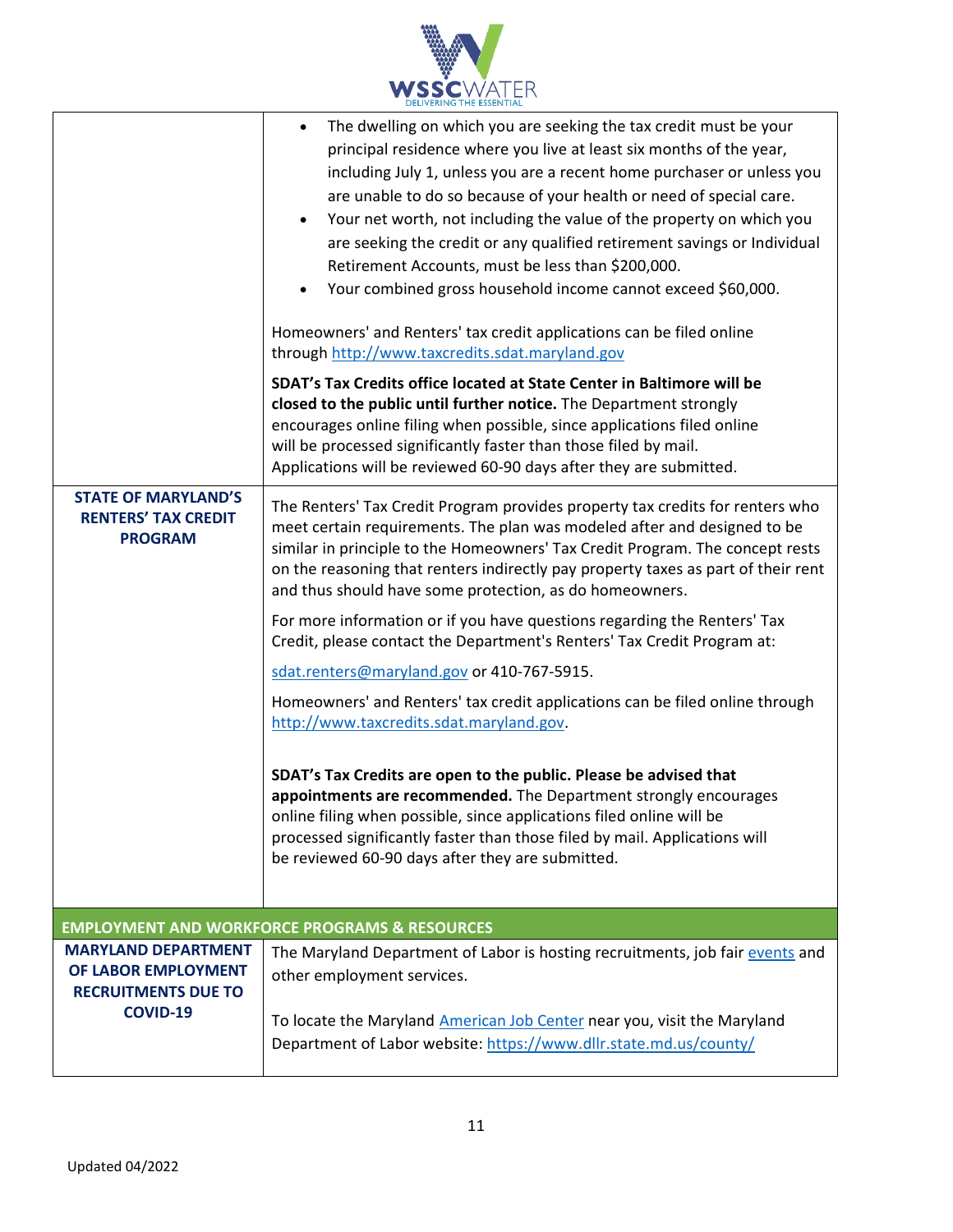

|                   | As details may change, please confirm event specifics by calling and/or       |
|-------------------|-------------------------------------------------------------------------------|
|                   | checking online prior to attending any recruitments or job fair events.       |
|                   |                                                                               |
|                   | FOR MORE INFORMATION, visit the Maryland Workforce Exchange.                  |
|                   |                                                                               |
|                   |                                                                               |
|                   |                                                                               |
| <b>WORKSOURCE</b> | WorkSource Montgomery American Job Centers are dedicated to connecting        |
| <b>MONTGOMERY</b> | County residents with growing industries in the area and helps to meet the    |
|                   | needs of the underemployed and unemployed.                                    |
|                   |                                                                               |
|                   | Meet with consultants to discuss career exploration, referrals to training    |
|                   | programs, résumé preparation, and workshops to enhance job seeking skills     |
|                   | and work readiness. Access computers with Internet, printers, photocopiers,   |
|                   | fax machines, telephones, and a variety of job search resource materials.     |
|                   |                                                                               |
|                   | Grow your business and talent pipeline with the help of Maryland's Business   |
|                   |                                                                               |
|                   | Services staff located at the WorkSource Montgomery American Job Center.      |
|                   | Experts in State resources, recruitment, and retention strategies are here to |
|                   | help.                                                                         |
|                   |                                                                               |
|                   | The WorkSource Montgomery American Job Centers are open Monday through        |
|                   | Thursday from 8:30 a.m. to 5:00 p.m. and Fridays from 8:30 a.m. to 3:00 p.m.  |
|                   |                                                                               |
|                   | <b>FOR MORE INFORMATION</b>                                                   |
|                   |                                                                               |
|                   | <b>Germantown American Job Center</b>                                         |
|                   | 12900 Middlebrook Road, First Floor                                           |
|                   | Germantown, MD 20874                                                          |
|                   | Phone: 240.406.5485                                                           |
|                   | Fax: 301.685.5569                                                             |
|                   |                                                                               |
|                   | info@workSourcemontgomery.com                                                 |
|                   |                                                                               |
|                   | <b>WorkSource Montgomery American Job Center</b>                              |
|                   | 11510 Georgia Avenue, First Floor                                             |
|                   | Wheaton, MD 20902                                                             |
|                   | Phone: 301.929.4350                                                           |
|                   | Fax: 301.929.4383                                                             |
|                   | dlwdalwheaton-labor@maryland.gov                                              |
|                   |                                                                               |
|                   | <b>FOR MORE INFORMATION</b>                                                   |
|                   |                                                                               |
|                   | Visit: https://worksourcemontgomery.com/calendar/                             |
|                   |                                                                               |
|                   |                                                                               |
|                   |                                                                               |
|                   |                                                                               |
|                   |                                                                               |